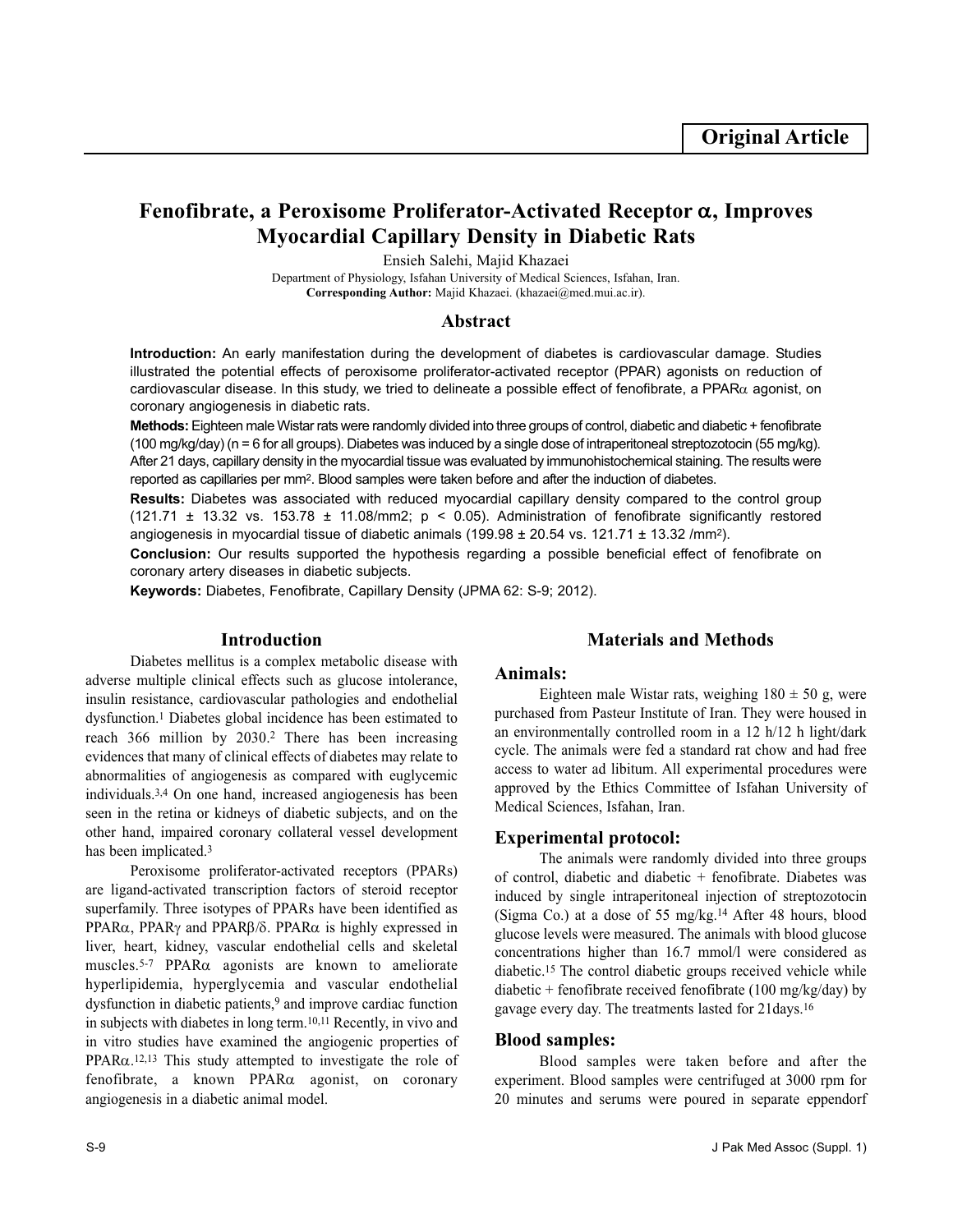tubes. Blood glucose levels were measured by a glucometer. Serum total cholesterol (TC), triglyceride (TG) and highdensity lipoprotein cholesterol (HDL-C) levels were determined using calorimetric assay. Low-density lipoprotein cholesterol (LDL-C) was calculated with the Friedewald equation. Serum nitric oxide (NO) concentration was measured by Griess reagent method.

# **Measurement of capillary density:**

After 21 days, the animals were sacrified by cervical dislocation and the left ventricular muscles were immediately dissected and put in 10% formalin overnight. After preparation of 5 µm histological sections, they were deparaffinized and incubated with a rat monoclonal antibody against murine CD31 (Abcam, Cambridge, UK). Then, the counted in ten random microscopic fields (×400) from each tissue preparation were reported as the number of capillaries per square millimeter.<sup>17</sup>

#### **Statistical analysis:**

Data was represented as mean  $\pm$  SE. Statistical comparisons between groups were evaluated by one way analysis of variance (ANOVA). Paired t-test was used for data analysis before and after drug therapy. Bivariate correlations were calculated using Pearson's correlation coefficient. P values less than 0.05 were considered as statistically significant.

#### **Results**

### **Body weight and blood samples:**

Table illustrates serum lipid profile, blood glucose and body weight of the experimental groups. Body weight significantly decreased in diabetic rats over time ( $p < 0.05$ ) while the reduction in body weight among diabetic rats that received fenofibrate was insignificant. On the other hand, body weight increased in the control group. Fasting blood glucose level in the diabetic rats was higher than the control group. In addition, administration of fenofibrate failed to reduce blood glucose. While plasma levels of TG significantly decreased, HDL-C levels significantly increased in the diabetic group treated with fenofibrate compared to the untreated group ( $p <$ 0.05). Serum NO level in the fenofibrate-treated diabetic group was significantly higher than the non-treated group ( $p < 0.05$ ).



Figure-1: The effects of diabetes and administration of a PPARα agonist (fenofibrate) on myocardial capillary density ( $n = 6$  in each group; F: Fenofibrate).



Figure-2: Representative photographs of immunohistochemical staining  $(\times 400)$  with anti-CD31 monoclonal antibody in the three experimental groups (Arrows indicate CD31 positive cells. F: Fenofibrate).

# **Myocardial capillary density:**

Myocardial capillary density in the diabetic group was lower than the control group (121.71  $\pm$  13.32 vs. 153.78  $\pm$ 11.08 /mm<sup>2</sup>; p < 0.05). Administration of fenofibrate

**Table: Body weight (g), fasting blood glucose level (mg/dl), serum lipid profile and NO concentrations before and after the experiment.**

| Group<br>Days                        | Control            |                   | <b>Diabetic</b>   |                     | Diabetic + Fenofibrate |                    |
|--------------------------------------|--------------------|-------------------|-------------------|---------------------|------------------------|--------------------|
|                                      | Day 0              | Day 21            | Day 0             | Day 21              | Day 0                  | <b>Day 21</b>      |
| Body weight $(g)$                    | $346.65 \pm 10.91$ | $345.3 \pm 11.07$ | $243.94 \pm 3.21$ | $212.42 \pm 7.26^*$ | $247.83 \pm 5.35$      | $225.56 \pm 16.03$ |
| Fasting Blood Glucose Level (mmol/l) | $6.33 \pm 0.03$    | $6.53 \pm 0.03$   | $6.12 \pm 0.03$   | $25.35 \pm 0.03$    | $26.39 \pm 1.48*$      | $24.53 \pm 1.15$   |
| Total Cholesterol (mg/dl)            | $66.00 \pm 6.79$   | $84.40 \pm 8.74$  | $70.33 \pm 5.44$  | $72.25 \pm 7.06$    | $69.18 \pm 4.46$       | $89.66 \pm 7.82$   |
| Triglyceride (mg/dl)                 | $93.16 \pm 6.72$   | $73.40 \pm 5.88$  | $81.80 \pm 15.02$ | $71.25 \pm 12.37$   | $93.45 \pm 7.74$       | $66.33 \pm 3.56*$  |
| $HDL-C$ (mg/dl)                      | $28.33 \pm 4.19$   | $44.66 \pm 5.01$  | $26.00 \pm 3.55$  | $33.40 \pm 2.76$    | $28.00 \pm 2.75$       | $42.83 \pm 4.51*$  |
| $LDL-C$ (mg/dl)                      | $25.56 \pm 1.94$   | $28.52 \pm 3.66$  | $19.63 \pm 2.44$  | $20.76 \pm 2.56$    | $22.49 \pm 1.94$       | $28.25 \pm 1.89$   |
| NO (µmol/l)                          |                    | $5.8 \pm 0.2$     |                   | $4.1 \pm 0.2$       |                        | $9.1 \pm 0.9$      |

\*:  $p < 0.05$  compare to day 0.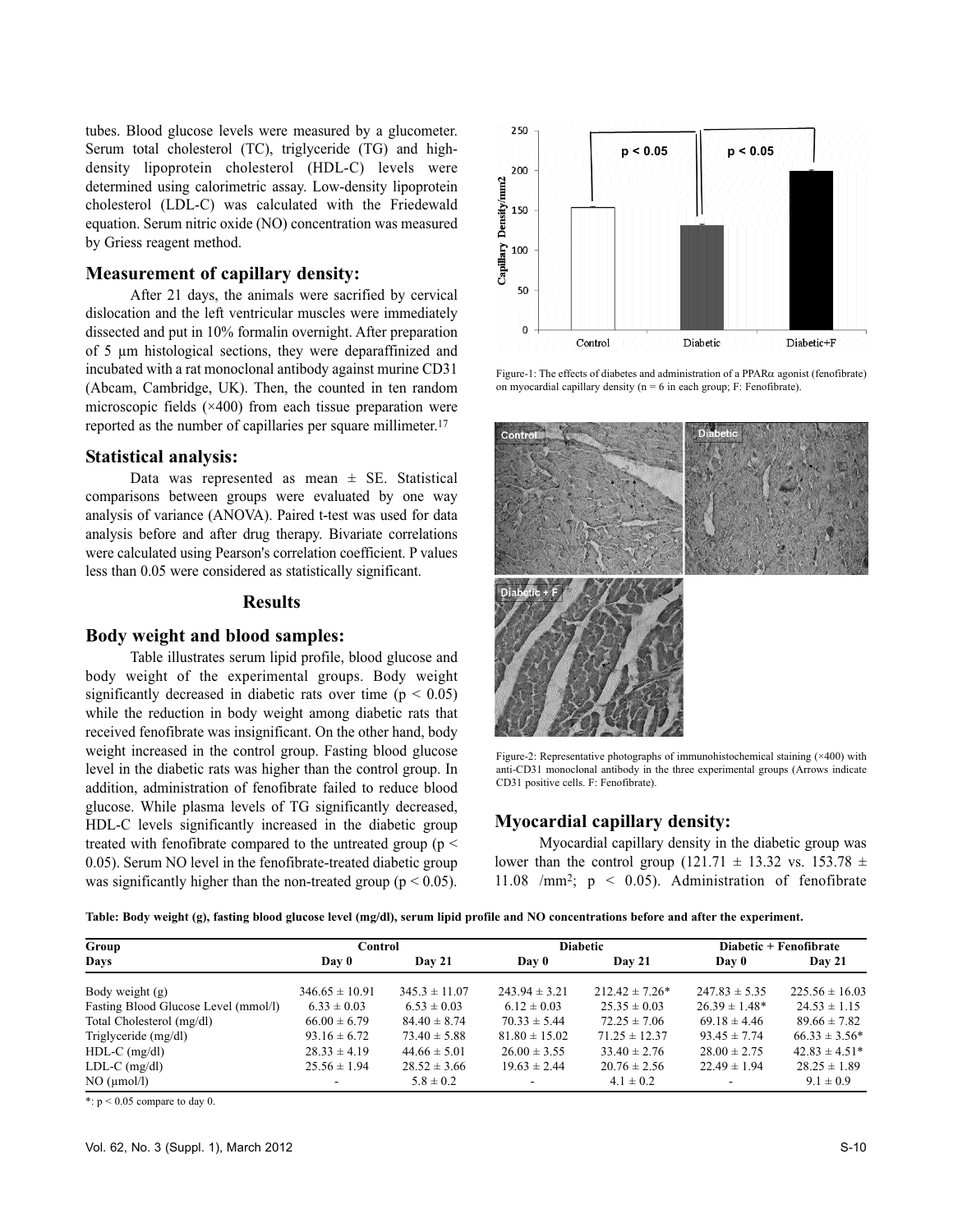

Figure-3: The correlations between capillary density in myocardial tissue and serum nitric oxide (NO) concentration in the fenofibrate-treated group ( $r = 0.63$ ).

significantly improved myocardial capillary density in diabetic rats (Figure-1). Images of some histological sections of ventricular muscles in all experimental groups are presented in Figure-2.

# **Correlation analysis:**

In the correlation analysis, there was a positive correlation between capillary density in myocardial tissue and serum NO concentrations  $(r = 0.63)$  (Figure-3).

## **Discussion**

The present study aimed to determine the impact of diabetes on heart capillary density. It also assessed the efficacy of fenofibrate, a PPARα agonist, administration on glycemic control and myocardial capillary density improvement. It therefore evaluated the glycemic status and capillary density in ventricular muscles of diabetic rats. We found diabetes to be associated with impaired formation of heart collateral vessels. In addition, fenofibrate administration restored heart capillary density without a glucose lowering effect.

Cardiovascular diseases are the main cause of morbidity and mortality in diabetic subjects. One of the suggested mechanisms is defective neovascularization in myocardial tissue under hypoxic condition resulting in reduced myocardial blood flow and increased morbidity.<sup>21</sup> Therapeutic angiogenesis is a novel physiological approach for improving tissue perfusion and clinical consequences in diabetes. Imbalanced growth factors and cytokines and defected signal transduction of vascular endothelial growth factor (VEGF) may be two important mechanisms explaining inadequate angiogenesis.<sup>3</sup> For first time, Abaci et al. declared diabetic subjects to have reduced coronary artery collateral formation compared to non-diabetics.<sup>18</sup> Other studies also suggested the expression of some angiogenic factors such as VEGF and its receptors to decrease in the myocardium of diabetic individuals while production of anti-angiogenic factor (angiostatin) increased.19,20

In this study, we also found that fenofibrate could improve collateral vessel formation in heart muscles of a rat model of type 1 diabetes. In recent years, the angiogenic potentials of PPAR $\alpha$  agonists have been studied.<sup>1,16,22</sup> Activation of PPARα by fenofibrate and WY14643 (a synthetic PPARα agonist) has been reported to inhibit endothelial cell migration mediating by VEGF via targeting Akt phosphorylation.<sup>23</sup> Furthermore, fenofibrate decreases plasma VEGF in patients with hyperlipidemia and atherosclerosis.<sup>24</sup> In contrast to these observations and in agreement with our results, Biscetti et al. found PPARα agonists to induce angiogenesis indirectly via upregulation of the angiogenic factor VEGF. However, they found that inhibition of VEGF did not completely inhibit the induced angiogenesis.<sup>12</sup> Thus, other angiogenic factors may involve in PPARα stimulated angiogenesis. Similarly, we found increased serum NO concentrations after fenofibrate treatment which suggests a possible mechanism for increased neovascularization. In another study, we found that fenofibrate resulted in ischemiainduced angiogenesis in hindlimb ischemia of diabetic rats via increasing serum NO concentrations (data not published, yet).

# **Conclusion**

In conclusion, our data showed that diabetes is associated with impaired coronary artery collateral formation. We also found the administration of fenofibrate to be able to restore coronary angiogenesis. It therefore can be considered as an bneficial in treatment of diabetic patients with cardiovascular diseases.

## **Acknowledgment**

This study was supported by a grant (#188138) from Isfahan University of Medical Sciences, Isfahan, Iran.

#### **References**

- 1. Grundy SM, Benjamin Ij, Burke Gl et al. Diabetes and cardiovascular disease: a statement for healthcare professionals from the American heart association. Circulation 1999; 100: 1134-46.
- 2. Wild S,Rolglic G,Green A et al, Global prevalence of diabetes: estimates for the year 2000and projections for 2030. Diabetes Care 2004; 27: 1047-53.
- 3. Martin A, Komada MR, Sane DC. Abnormal angiogenesis in diabetes mellitus. Med Res Rev 2003; 23: 117-45.
- 4. Soares Raquel, Angiogenesis in diabetes .unraveling the angiogenic paradox The Open Circulation J 2010; 3: 3-9.
- 5. Moraes L, Bishop-Bailey D, peroxisome proliferator-activated receptors and inflammation. Pharmacol Ther 2006; 110: 371-85.
- 6. Dreyer C, Krey G, Keller H, et al. Control of the peroxisomal beta-oxidation pathway by a novel family of nuclear hormone receptors Cell. 1992; 68: 879-87.
- 7. Pozzi A, Capdevila JH. PPARalpha Ligands as Antitumorigenic and Antiangiogenic Agents. PPAR Res 2008; 2008:906542..
- 8. Evans M, Anderson RA, Graham J, et al. Ciprofibrate therapy improves endothelial function and reduces postprandial lipemia and oxidative stress in type 2 diabetes mellitus. Circulation 2000; 101: 1773-9.
- 9. Play Ford D, Watts G, Best J, et al. Effect of fenofibrate on brachial artery flow-mediated dilation in type 2 diabetes mellitus . Am J Cardiol 2002; 90: 1254-7.
- 10. Aasum E, Belke DD, Severson D, et al. Cardiac function and metabolism in type 2 diabetic mice after treatment with BM17.0744, a novel PPAR-alpha